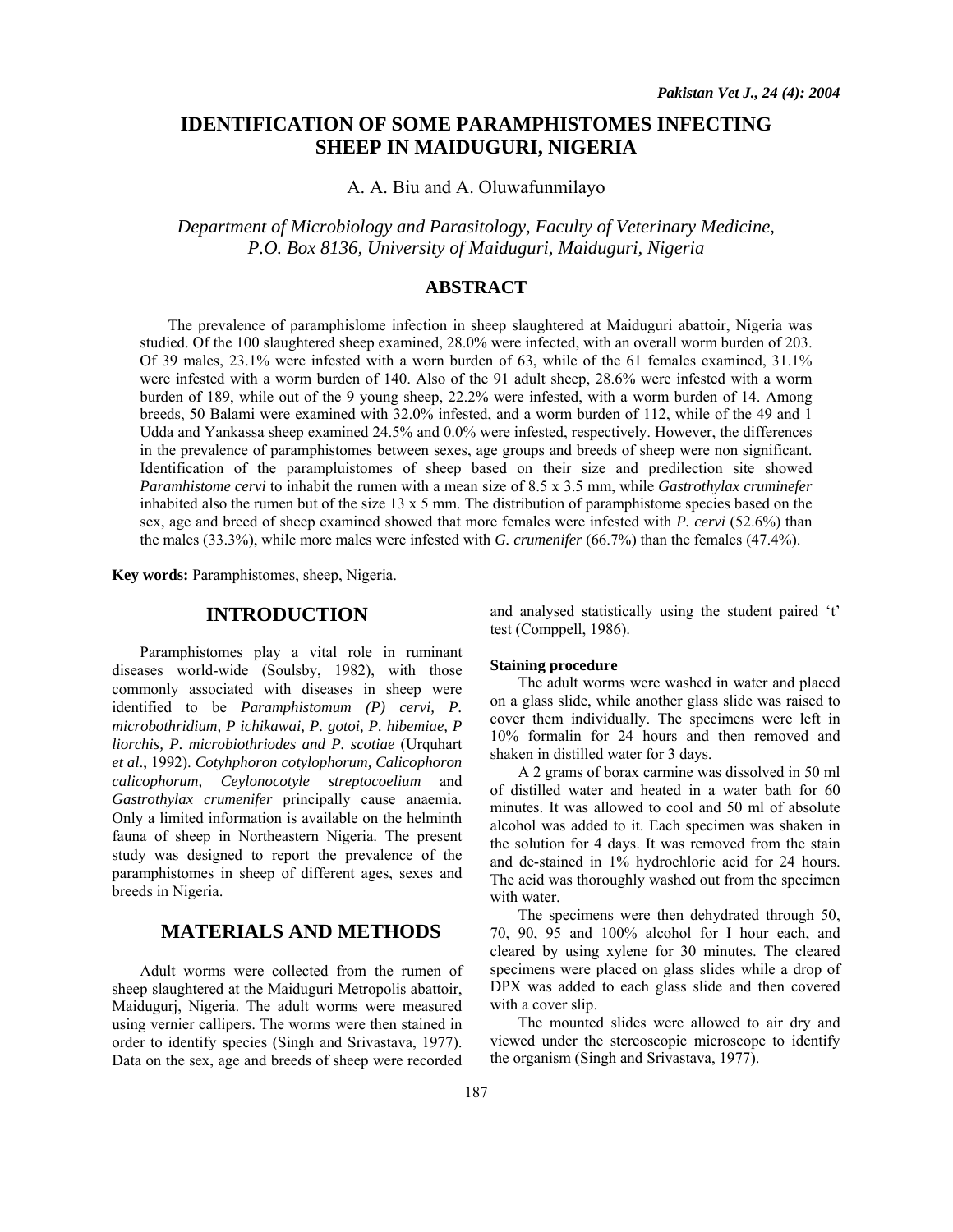## **RESULTS AND DISCUSSION**

The prevalence of paramphistome infection in sheep based on the sex, age and breed is presented in Table 1. Of the 100 sheep examined, 28.0% were infested with an overall worm burden of 203.

Among males, 23.1% were infected with a worm burden of 63, while 31.1% females were infected. Of the 91 adult sheep ( $\geq 6$  months), 28.6% were infested with a worm burden of 189, while among young sheep (<6months), 22.2% were infected with a worm burden of 14.

Among breeds, 50 Balami were examined with 32.0% infected and a worm burden of 112, while of the 49 and 1 Udda and Yankassa sheep, 24.5% and 0.0% respectively were infected. However, differences due to sex, age and breed were non significant.

On identification of paramphistomes based on their size and predilection site, *Paramhistomum cervi* was identified as having a mean (range) size of 8.5 x 3.5 (5-13 x 2-5) mm with the rumen as the predilection site, while *Gastrothylax crumenifer* has 13 x 5 (9-18x5.0) mm as size, also with the rumen as the predilection site.

Table 2 shows the distribution of Paramphistome species based on the sex, age and breed of sheep examined. More females were infected with *P. cervi*  than the males, while more males were infected with *Gastrothylax crumenifer* than the females.

This study revealed a prevalence of 28% for paramphistomiasis of sheep in the semi arid zone of North eastern Nigeria with a worm burden of 203 which is higher than the 5.0% prevalence reported at Ibadan (Nwosu *et al.,* 1996). This could be attributed to the husbandry practice (nomadism) in this study area coupled with the fact that the disease has a definite seasonal pattern with high incidence during rainy season (Chaudhri, 1983).

The finding of *Paramphistomum cervi* and *Gastrothylax crumenifer* as the only two amphistome species of sheep in this study agrees with the reports by Soulsby (1982) and Tibor (1999), who identified them as the commonest amphistomes of ruminants principally inhabiting the rumen causing anaemia and debilitation.

This study has not identified any statistically significant difference in the rate of infection among the age, sex and breeds of sheep. Nwosu *et al* (1996) found paramphistome infections to be more in adult than in young goats Blood and Radostits (1989) has shown that young animals are the usual subjects, especially those that are newly pastured.

The absence of veterinary attention to the Fulani nomads exposes their animals to parasitic hazards. Thus, suggestions are proffered such that enlightenment campaigns on periodic dosing of livestock with anthelmintics prior to sale are done to improve their stock.

| Table T. Frevalence of paramphistome intection in sheep based on the sex, age and breed |                               |                     |             |  |  |  |  |
|-----------------------------------------------------------------------------------------|-------------------------------|---------------------|-------------|--|--|--|--|
|                                                                                         | <b>No of Animals examined</b> | Number (%) infested | Worm burden |  |  |  |  |
| <b>Sex</b>                                                                              |                               |                     |             |  |  |  |  |
| Male                                                                                    | 39                            | 9(23.1)             | 63          |  |  |  |  |
| Female                                                                                  | 61                            | 19(31.1)            | 140         |  |  |  |  |
| Age                                                                                     |                               |                     |             |  |  |  |  |
| Adult                                                                                   | 91                            | 26(28.6)            | 189         |  |  |  |  |
| Young                                                                                   | 9                             | 2(22.2)             | 14          |  |  |  |  |
| <b>Breed</b>                                                                            |                               |                     |             |  |  |  |  |
| Balami                                                                                  | 50                            | 16 (32.0)           | 112         |  |  |  |  |
| Udda                                                                                    | 49                            | 12(24.5)            | 91          |  |  |  |  |
| Yankassa                                                                                |                               | 0(0.0)              | 0           |  |  |  |  |

**Table 1: Prevalence of paramphistome infection in sheep based on the sex, age and breed** 

Differences due to sex, age and breed were non significant.

### **Table 2: Paramphistome species distribution based on sex, age and breeds of the sheep**

|                         | Number (%) infested |          |               |       |              |               |          |
|-------------------------|---------------------|----------|---------------|-------|--------------|---------------|----------|
| <b>Parasite</b>         | <b>Sex</b>          |          | Age           |       | <b>Breed</b> |               |          |
|                         | Male                | Female   | <b>Adults</b> | Youna | <b>Udda</b>  | <b>Balami</b> | Yankassa |
| Paramphistomum cervi    | 3(33.3)             | 10(52.6) | 12(46.2)      | 1(50) | 5(41.7)      | 8(50)         | O(0.0)   |
| Gastrothylax crumenifer | 6(66.7)             | 9(47.4)  | 14(53.8)      | 1(50) | 7(58.3)      | 8(50)         | 0(0.0)   |